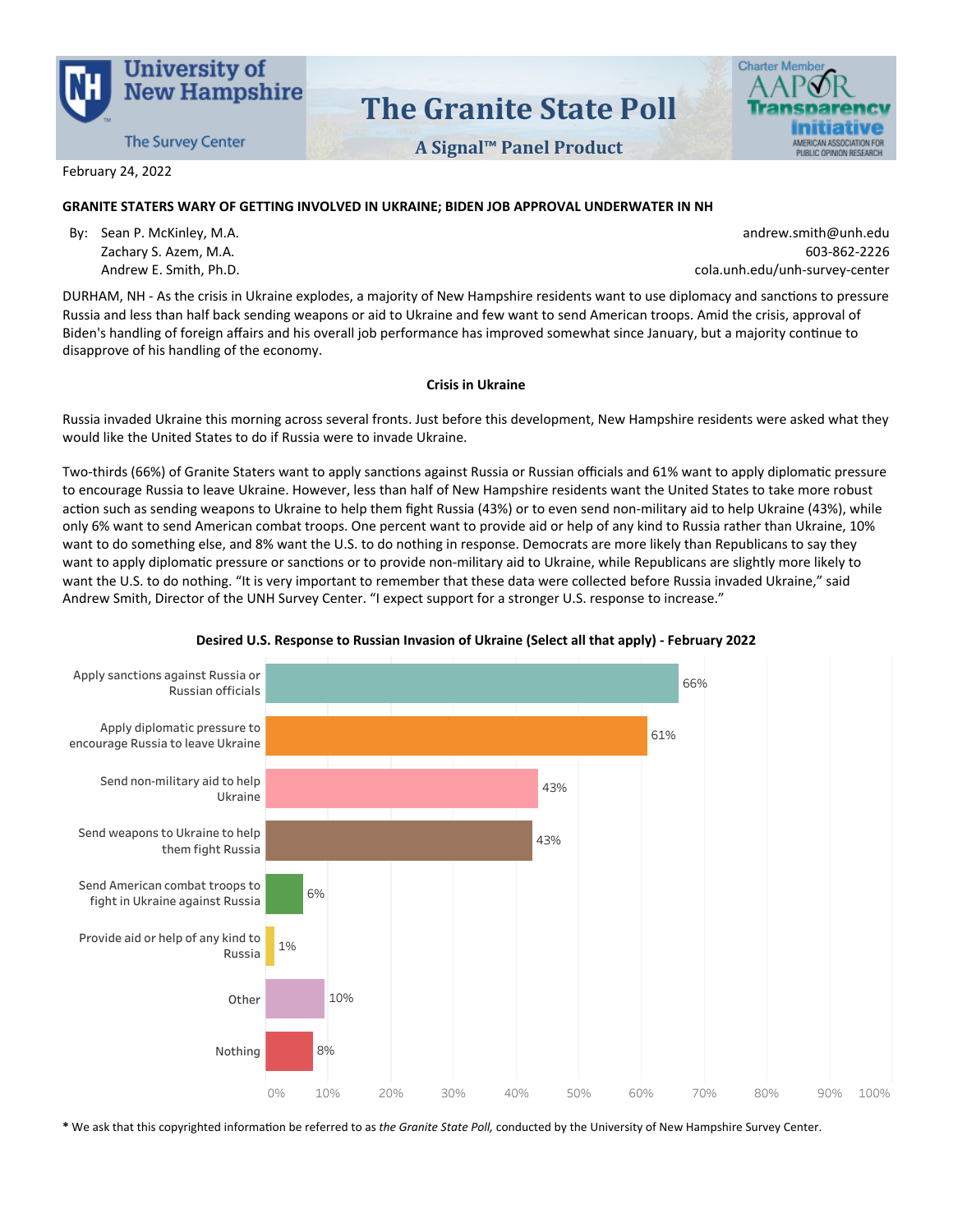#### Presidential Approval

The Biden Administration has said the United States will apply sanctions and diplomatic pressure in addition to sending weapons and other aid to the Ukrainians. Amidst this crisis in Ukraine, approval of Biden's handling of foreign affairs has increased slightly since January: 44% of Granite Staters approve of Biden's handling of foreign affairs, 53% disapprove, and 2% are unsure. Net approval of Biden's handling of foreign affairs (-9) has improved markedly since January (-22). Eighty-seven percent of Democrats and 42% of Independents approve of Biden's handling of foreign affairs but only 3% of Republicans approve.



Approval of President Biden's Handling of Foreign Affairs

Currently, 43% of Granite Staters approve of Biden's performance as President, 55% disapprove, and 1% are unsure. Biden's net approval rating (the percentage who approve minus the percentage who disapprove) among Granite Staters is -12, up from -21 in January. In February 2018, former President Donald Trump had a net approval rating of -24.



## Approval of President Biden's Job Performance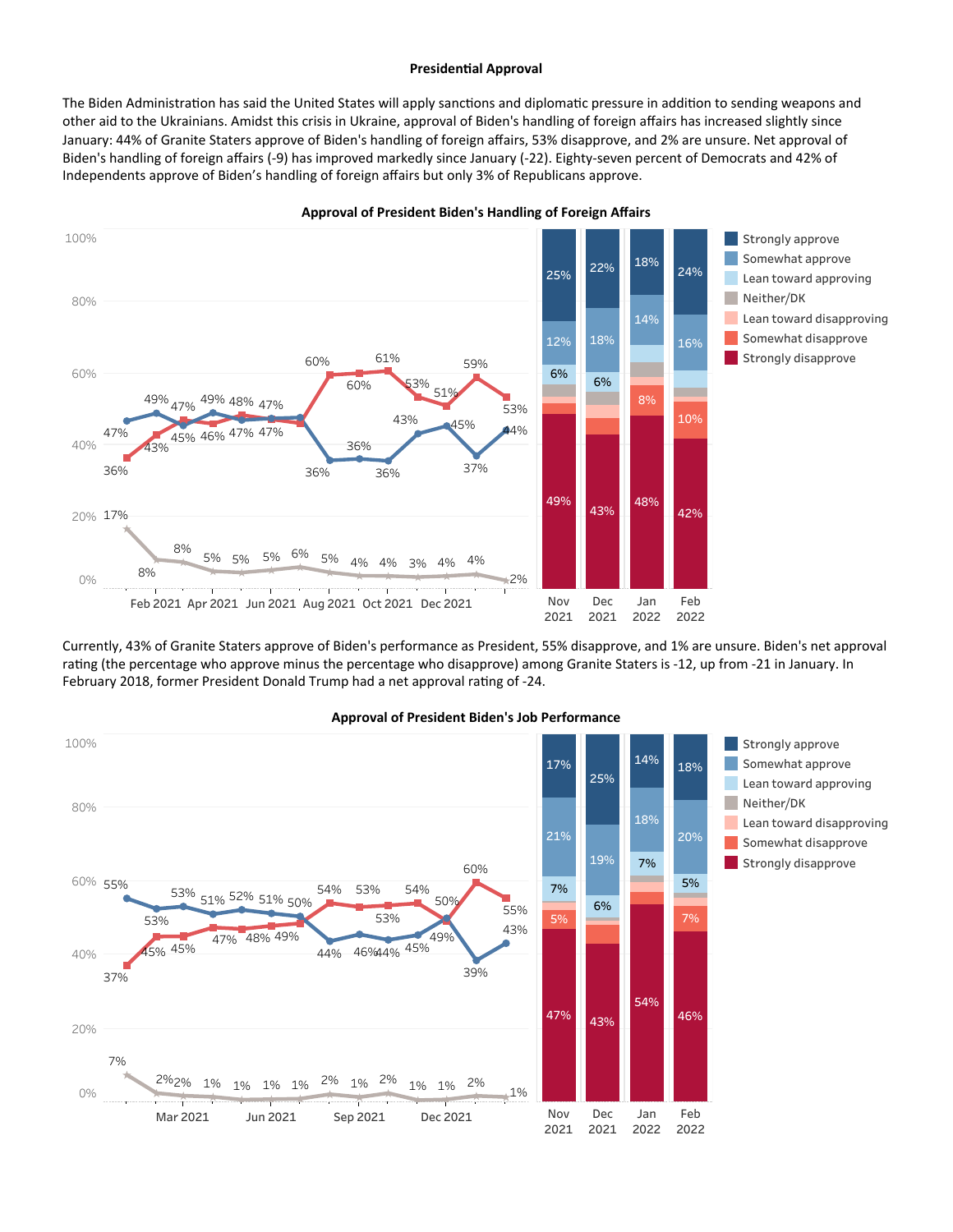Granite Staters' opinion of Biden's handling of the economy remains low; only 38% of Granite State currently approve of Biden's handling of the economy, 57% disapprove, and 5% are unsure. Net approval of Biden's handling of the economy (-19) is largely unchanged since January (-23). Seventy-eight percent of Democrats approve of Biden's handling of the economy but only 26% of Independents and 3% of Republicans approve.



Only 21% of New Hampshire residents believe that things in the United States are headed in the right direction, 64% believe things are seriously off on the wrong track, and 15% are unsure. Forty-four percent of Democrats say the country is headed in the right direction, up from 39% in January, but only 10% of Independents and 2% of Republicans agree.



#### U.S. Heading in Right Direction or On Wrong Track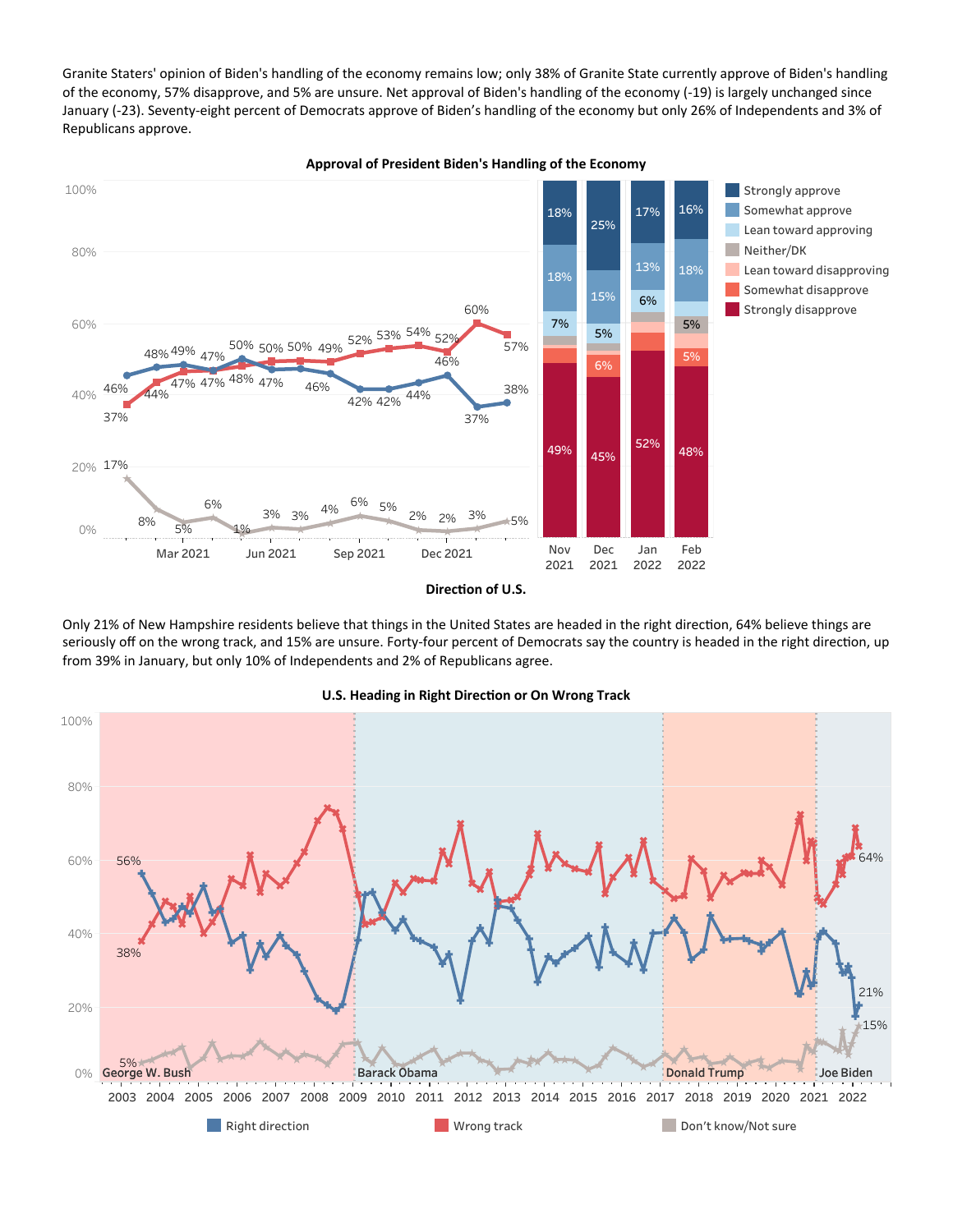#### The Supreme Court

Supreme Court Justice Stephen Breyer recently announced he will retire from the court at the end of this term. While on the campaign trail, President Biden promised that he would nominate a Black woman to the Supreme Court. Most Granite Staters (60%) say they would like Biden to consider all possible nominees, while only 28% say they would like Biden to consider only nominees who are Black women as he has pledged to do.

Only a slight majority of Democrats (53%) would like Biden to only consider nominees who are Black women, but 60% of Independents and 83% of Republicans would like Biden to consider all possible nominees.



## Should Biden Consider Only Black Women or All Possible Nominees

Among the cases that the Supreme Court will consider in the near future are cases that some believe could overturn or undermine the 1973 Roe v. Wade decision which legalized abortion.

Nearly two-thirds (65%) of Granite Staters would like whoever Biden nominates for the Supreme Court to be someone who would vote to uphold Roe v. Wade, only 20% want it to be someone who would vote to overturn Roe v. Wade, and 14% are unsure. In July 2005, shortly before Chief Justice John Roberts was appointed to the Court by former President George W. Bush, 75% wanted a Justice who would vote to uphold Roe v. Wade while 16% wanted a Justice who would vote to overturn it.



## Preferred Opinion on Roe v. Wade for New Justice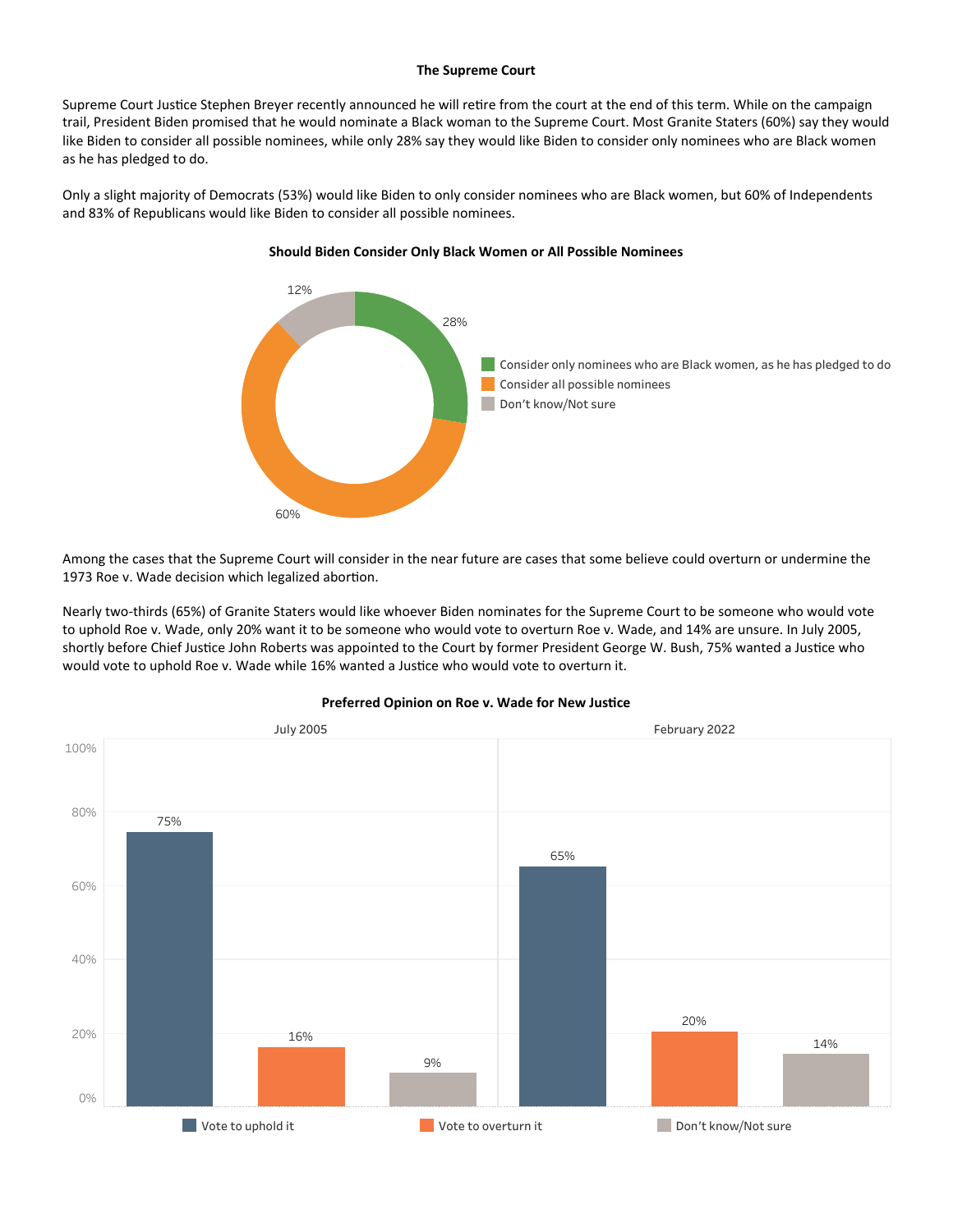#### Granite State Poll Methodology

These findings are based on the latest Granite State Poll, conducted by the University of New Hampshire Survey Center. One thousand eighty-one (1,081) Granite State Panel members completed the survey online between February 18 and February 22, 2022. The margin of sampling error for the survey is +/-3.0 percent. These MSE's have not been adjusted for design effect. The response rate for the February 2022 Granite State Poll is 29%. The design effect for the survey is 2.9%.

Data were weighted by respondent sex, age, education, and region of the state to targets from the most recent American Community Survey (ACS) conducted by the U.S. Census Bureau, as well as party registration levels provided by the NH Secretary of State and to 2020 election results in New Hampshire.

The Granite State Panel is part of an effort by the University of New Hampshire Survey Center to investigate new ways of gathering and understanding the opinion of New Hampshire residents. Approximately 7,500 New Hampshire adults have been recruited from randomly-selected landline and cell phone numbers to participate in the panel. Panelists are then asked to participate in online surveys sponsored by the UNH Survey Center.

The number of respondents in each demographic below may not equal the number reported in cross-tabulation tables as some respondents choose not to answer some questions. Due to rounding, percentages may not sum to 100%.

For more information about the methodology used in the Granite State Panel, contact Dr. Andrew Smith at (603) 862-2226 or by email at andrew.smith@unh.edu.

|                    |                                | $\frac{0}{0}$ | $\mathbb N$ |
|--------------------|--------------------------------|---------------|-------------|
| Gender of          | Men                            | 49%           | 515         |
| Respondent         | Women                          | 51%           | 533         |
| Age of             | 18 to 34                       | 27%           | 285         |
| Respondent         | 35 to 49                       | 23%           | 245         |
|                    | 50 to 64                       | 30%           | 318         |
|                    | 65 and older                   | 21%           | 220         |
| Level of           | High school or less            | 36%           | 384         |
| Education          | Tech school/Some college       | 31%           | 330         |
|                    | College graduate               | 21%           | 222         |
|                    | Postgraduate work              | 13%           | 135         |
| Region of<br>State | Central/Lakes                  | 17%           | 182         |
|                    | Connecticut Valley             | 15%           | 161         |
|                    | Manchester Area                | 15%           | 162         |
|                    | Mass Border                    | 24%           | 258         |
|                    | North Country                  | 9%            | 95          |
|                    | Seacoast                       | 20%           | 219         |
| Party ID           | Democrat                       | 42%           | 447         |
|                    | Independent                    | 15%           | 158         |
|                    | Republican                     | 43%           | 457         |
| Voting             | Registered Democrat            | 28%           | 295         |
| Registration       | Registered Undeclared/Not Reg. | 42%           | 442         |
|                    | Registered Republican          | 29%           | 308         |
| 2020               | Voted for Trump                | 45%           | 476         |
| Presidential       | Voted for Biden                | 52%           | 554         |
| Vote               | Voted for other 2020 candidate | 2%            | 17          |
|                    | Did not vote in 2020           | 1%            | 13          |

## February 2022 Granite State Poll Demographics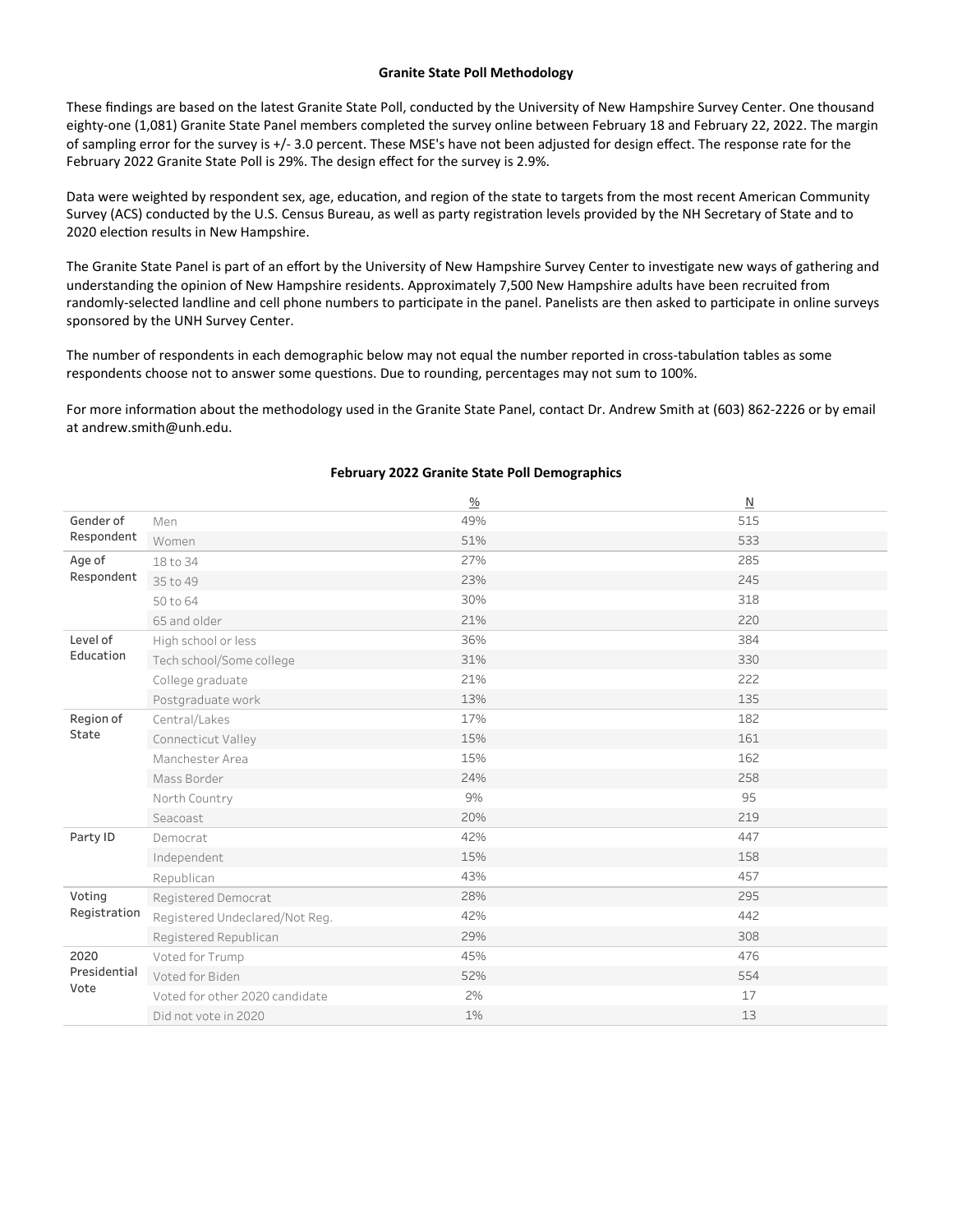# Desired U.S. Response to Russian Invasion of Ukraine (Select all that apply)

If Russia were to invade Ukraine, which of the following actions do you think the United States should take in response? (Please select all that apply)

|                  |                                | Apply diplomatic<br>pressure to encourage<br>Russia to leave Ukraine | Apply sanctions against<br>Russia or Russian<br>officials | Provide aid or help of<br>any kind to Russia | Send American combat<br>troops to fight in<br>Ukraine against Russia |
|------------------|--------------------------------|----------------------------------------------------------------------|-----------------------------------------------------------|----------------------------------------------|----------------------------------------------------------------------|
| <b>STATEWIDE</b> | February 2022                  | 61%                                                                  | 66%                                                       | 1%                                           | 6%                                                                   |
| Voting           | Registered Democrat            | 85%                                                                  | 88%                                                       | 1%                                           | 5%                                                                   |
| Registration     | Registered Undeclared/Not Reg. | 65%                                                                  | 65%                                                       | 3%                                           | 9%                                                                   |
|                  | Registered Republican          | 33%                                                                  | 53%                                                       | 0%                                           | 3%                                                                   |
| Party ID         | Democrat                       | 78%                                                                  | 85%                                                       | 1%                                           | 7%                                                                   |
|                  | Independent                    | 66%                                                                  | 53%                                                       |                                              | 13%                                                                  |
|                  | Republican                     | 43%                                                                  | 52%                                                       | 2%                                           | 3%                                                                   |
| Media Usage      | NHPR listener                  | 78%                                                                  | 79%                                                       | 2%                                           | 8%                                                                   |
|                  | Fox News viewer                | 61%                                                                  | 73%                                                       | 3%                                           | 5%                                                                   |
|                  | Conservative radio listener    | 50%                                                                  | 62%                                                       |                                              | 2%                                                                   |
|                  | CNN viewer                     | 63%                                                                  | 63%                                                       | 1%                                           | 7%                                                                   |
|                  | Local NH news viewer           | 59%                                                                  | 68%                                                       | 1%                                           | 6%                                                                   |
|                  | MSNBC viewer                   | 72%                                                                  | 68%                                                       | 2%                                           | 6%                                                                   |
| Age of           | 18 to 34                       | 53%                                                                  | 58%                                                       | 0%                                           | 7%                                                                   |
| Respondent       | 35 to 49                       | 55%                                                                  | 52%                                                       | 0%                                           | 9%                                                                   |
|                  | 50 to 64                       | 60%                                                                  | 70%                                                       | 4%                                           | 4%                                                                   |
|                  | 65 and older                   | 79%                                                                  | 87%                                                       | 1%                                           | 4%                                                                   |
| Gender of        | Men                            | 63%                                                                  | 71%                                                       | 1%                                           | 6%                                                                   |
| Respondent       | Women                          | 58%                                                                  | 60%                                                       | 2%                                           | 5%                                                                   |
| Level of         | High school or less            | 46%                                                                  | 56%                                                       | 2%                                           |                                                                      |
| Education        | Tech school/Some college       | 68%                                                                  | 73%                                                       | 1%                                           | 8%                                                                   |
|                  | College graduate               | 69%                                                                  | 65%                                                       | 1%                                           | 9%                                                                   |
|                  | Postgraduate work              | 72%                                                                  | 77%                                                       | 1%                                           | 11%                                                                  |
| Region of        | Central/Lakes                  | 74%                                                                  | 71%                                                       | 1%                                           | 4%                                                                   |
| State            | Connecticut Valley             | 56%                                                                  | 51%                                                       | 0%                                           | 8%                                                                   |
|                  | Manchester Area                | 49%                                                                  | 70%                                                       | 1%                                           | 3%                                                                   |
|                  | Mass Border                    | 55%                                                                  | 57%                                                       | 1%                                           | 6%                                                                   |
|                  | North Country                  | 48%                                                                  | 69%                                                       | 3%                                           | 7%                                                                   |
|                  | Seacoast                       | 74%                                                                  | 79%                                                       | 3%                                           | 9%                                                                   |
| 2020             | Voted for Trump                | 41%                                                                  | 48%                                                       | $1\%$                                        | 5%                                                                   |
| Presidential     | Voted for Biden                | 79%                                                                  | 83%                                                       | 1%                                           | 7%                                                                   |
| Vote             | Voted for other 2020 candidate | 65%                                                                  | 69%                                                       | 14%                                          |                                                                      |
|                  | Did not vote in 2020           | 40%                                                                  | 13%                                                       |                                              | 2%                                                                   |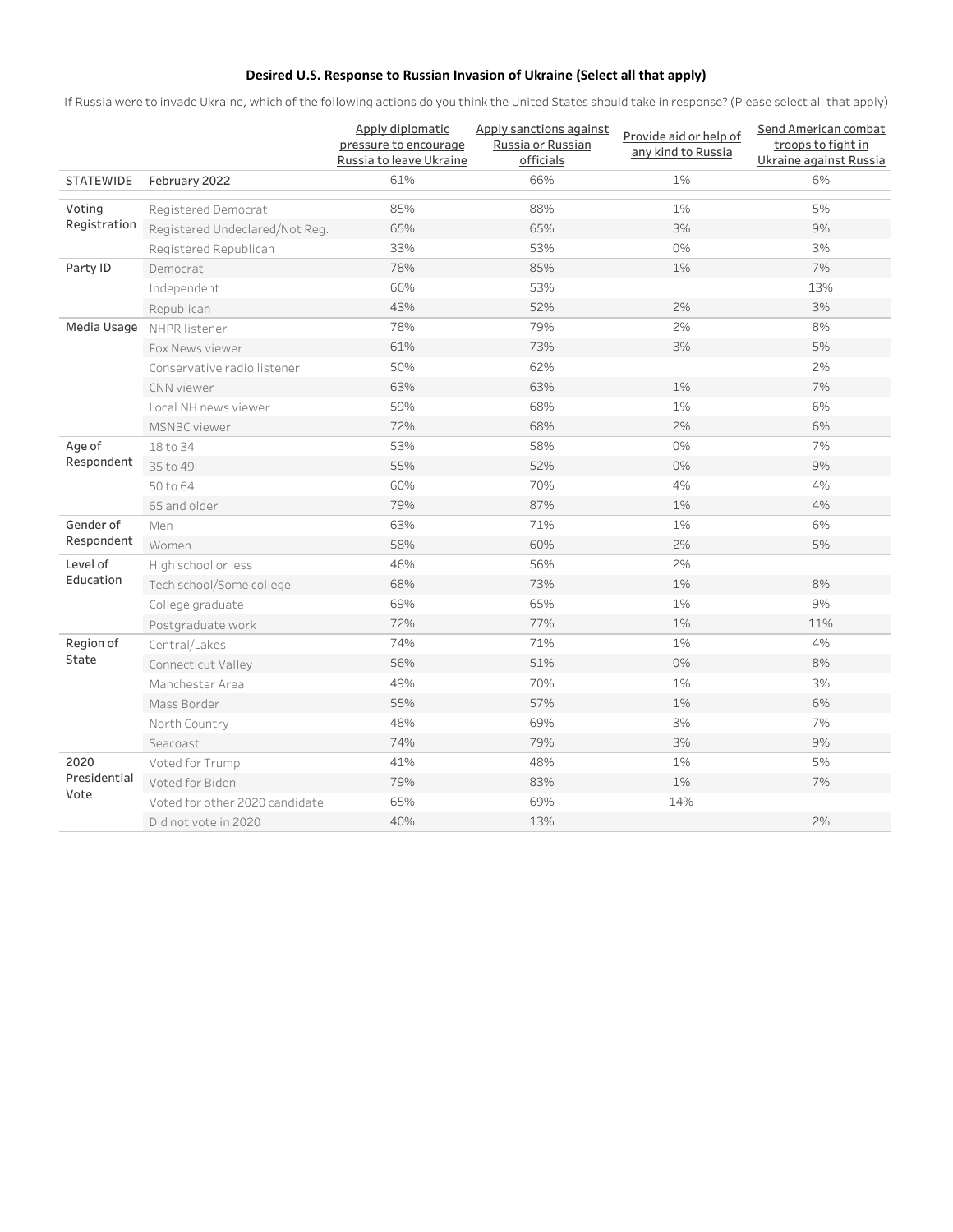# Desired U.S. Response to Russian Invasion of Ukraine (Select all that apply)

If Russia were to invade Ukraine, which of the following actions do you think the United States should take in response? (Please select all that apply)

|                      |                                | Send non-military<br>aid to help Ukraine | Send weapons to<br>Ukraine to help them<br>fight Russia | Other | Nothing | $\overline{\mathsf{N}}$ |
|----------------------|--------------------------------|------------------------------------------|---------------------------------------------------------|-------|---------|-------------------------|
| <b>STATEWIDE</b>     | February 2022                  | 43%                                      | 43%                                                     | 10%   | 8%      | 1,081                   |
| Voting               | Registered Democrat            | 70%                                      | 51%                                                     | 7%    | 0%      | 295                     |
| Registration         | Registered Undeclared/Not Reg. | 46%                                      | 38%                                                     | 11%   | 8%      | 442                     |
|                      | Registered Republican          | 18%                                      | 46%                                                     | 10%   | 12%     | 308                     |
| Party ID             | Democrat                       | 65%                                      | 47%                                                     | 9%    | 1%      | 447                     |
|                      | Independent                    | 46%                                      | 28%                                                     | 9%    | 18%     | 158                     |
|                      | Republican                     | 23%                                      | 44%                                                     | 10%   | 10%     | 457                     |
| Media Usage          | NHPR listener                  | 57%                                      | 37%                                                     | 8%    | 8%      | 263                     |
|                      | Fox News viewer                | 30%                                      | 43%                                                     | 13%   | 8%      | 259                     |
|                      | Conservative radio listener    | 19%                                      | 21%                                                     | 12%   | 9%      | 164                     |
|                      | CNN viewer                     | 49%                                      | 61%                                                     | 7%    | 4%      | 319                     |
|                      | Local NH news viewer           | 41%                                      | 47%                                                     | 8%    | 8%      | 741                     |
|                      | MSNBC viewer                   | 47%                                      | 51%                                                     | 13%   | 5%      | 186                     |
| Age of<br>Respondent | 18 to 34                       | 44%                                      | 37%                                                     | 7%    | 5%      | 285                     |
|                      | 35 to 49                       | 44%                                      | 32%                                                     | 12%   | 15%     | 245                     |
|                      | 50 to 64                       | 37%                                      | 43%                                                     | 9%    | 7%      | 318                     |
|                      | 65 and older                   | 51%                                      | 60%                                                     | 9%    | 3%      | 220                     |
| Gender of            | Men                            | 42%                                      | 46%                                                     | 11%   | 8%      | 515                     |
| Respondent           | Women                          | 44%                                      | 40%                                                     | 8%    | 7%      | 533                     |
| Level of             | High school or less            | 18%                                      | 45%                                                     | 10%   | 7%      | 384                     |
| Education            | Tech school/Some college       | 58%                                      | 43%                                                     | 10%   | 5%      | 330                     |
|                      | College graduate               | 53%                                      | 34%                                                     | 8%    | 11%     | 222                     |
|                      | Postgraduate work              | 62%                                      | 47%                                                     | 10%   | 8%      | 135                     |
| Region of            | Central/Lakes                  | 53%                                      | 48%                                                     | 4%    | 7%      | 182                     |
| State                | Connecticut Valley             | 25%                                      | 35%                                                     | 23%   | 9%      | 161                     |
|                      | Manchester Area                | 34%                                      | 32%                                                     | 4%    | 7%      | 162                     |
|                      | Mass Border                    | 41%                                      | 60%                                                     | 6%    | 7%      | 258                     |
|                      | North Country                  | 30%                                      | 28%                                                     | 4%    | 3%      | 95                      |
|                      | Seacoast                       | 65%                                      | 38%                                                     | 14%   | 10%     | 219                     |
| 2020                 | Voted for Trump                | 20%                                      | 42%                                                     | 12%   | 11%     | 476                     |
| Presidential<br>Vote | Voted for Biden                | 66%                                      | 45%                                                     | 8%    | 3%      | 554                     |
|                      | Voted for other 2020 candidate | 15%                                      | 44%                                                     | 11%   | 25%     | 17                      |
|                      | Did not vote in 2020           | 11%                                      | 14%                                                     | 8%    | 47%     | 13                      |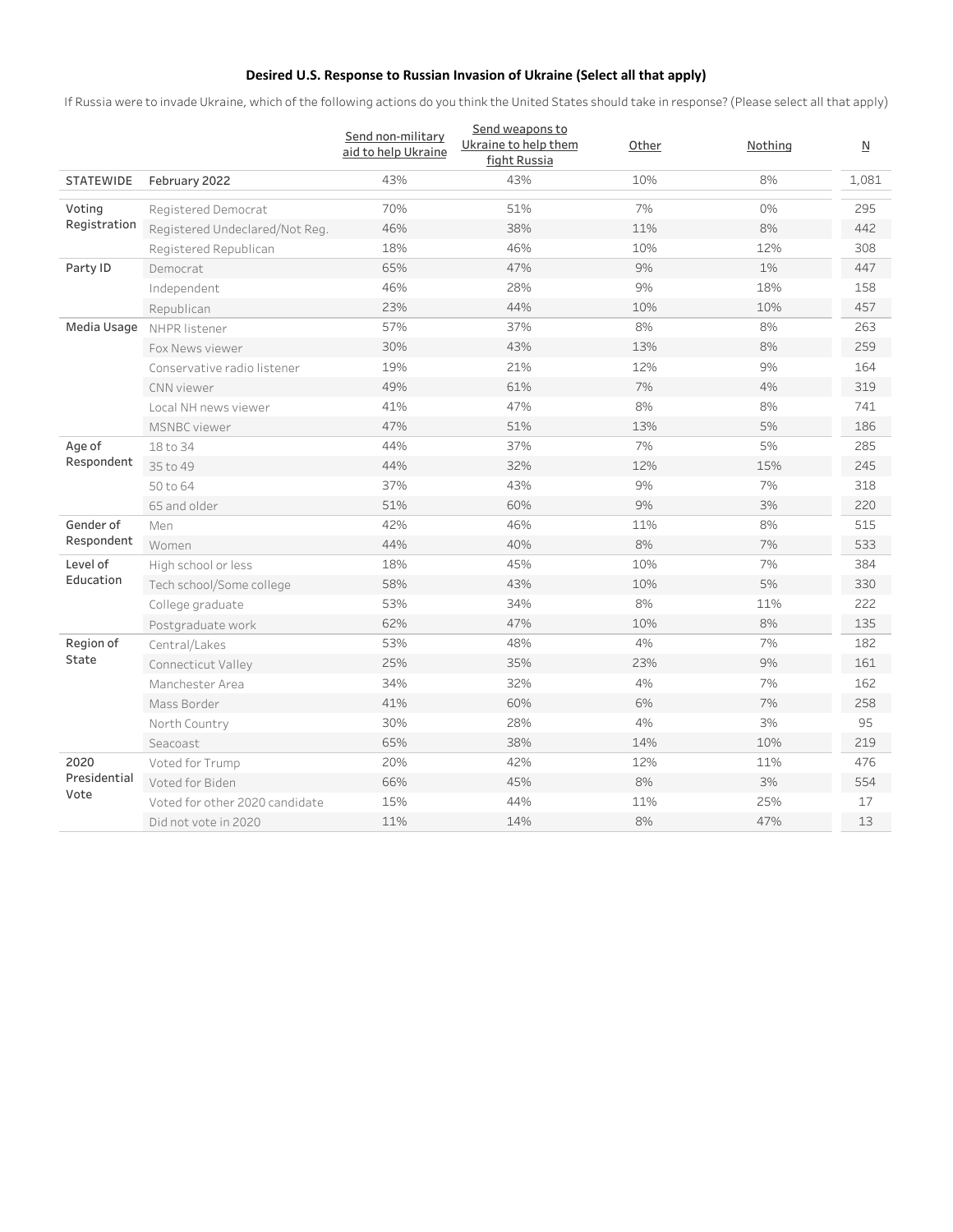# Approval of President Biden's Handling of Foreign Affairs

Generally speaking, do you approve or disapprove of the way President Biden is handling foreign affairs?

|                      |                                | Approve | Disapprove | Neither/DK | $\underline{\mathsf{N}}$ |
|----------------------|--------------------------------|---------|------------|------------|--------------------------|
| <b>STATEWIDE</b>     | February 2022                  | 44%     | 53%        | 2%         | 1.079                    |
| Voting               | Registered Democrat            | 92%     | 4%         | 4%         | 294                      |
| Registration         | Registered Undeclared/Not Reg. | 43%     | 55%        | 2%         | 442                      |
|                      | Registered Republican          | 3%      | 97%        | 0%         | 308                      |
| Party ID             | Democrat                       | 87%     | 9%         | 4%         | 447                      |
|                      | Independent                    | 42%     | 53%        | 5%         | 158                      |
|                      | Republican                     | 3%      | 97%        | 0%         | 457                      |
| Media Usage          | NHPR listener                  | 65%     | 31%        | 4%         | 263                      |
|                      | Fox News viewer                | 6%      | 91%        | 3%         | 259                      |
|                      | Conservative radio listener    | 0%      | 100%       |            | 164                      |
|                      | CNN viewer                     | 60%     | 37%        | 3%         | 319                      |
|                      | Local NH news viewer           | 47%     | 52%        | 2%         | 740                      |
|                      | <b>MSNBC</b> viewer            | 69%     | 25%        | 5%         | 185                      |
| Age of<br>Respondent | 18 to 34                       | 35%     | 60%        | 6%         | 285                      |
|                      | 35 to 49                       | 42%     | 58%        | 1%         | 245                      |
|                      | 50 to 64                       | 41%     | 58%        | 2%         | 318                      |
|                      | 65 and older                   | 64%     | 35%        | 1%         | 220                      |
| Gender of            | Men                            | 39%     | 59%        | 1%         | 514                      |
| Respondent           | Women                          | 49%     | 48%        | 3%         | 532                      |
| Level of             | High school or less            | 26%     | 73%        | 1%         | 384                      |
| Education            | Tech school/Some college       | 56%     | 44%        | 1%         | 329                      |
|                      | College graduate               | 50%     | 46%        | 4%         | 221                      |
|                      | Postgraduate work              | 60%     | 34%        | 6%         | 135                      |
| Region of            | Central/Lakes                  | 54%     | 43%        | 2%         | 182                      |
| State                | Connecticut Valley             | 28%     | 69%        | 3%         | 161                      |
|                      | Manchester Area                | 40%     | 59%        | 1%         | 162                      |
|                      | Mass Border                    | 40%     | 58%        | 2%         | 258                      |
|                      | North Country                  | 56%     | 44%        | 0%         | 95                       |
|                      | Seacoast                       | 50%     | 46%        | 4%         | 219                      |
| 2020                 | Voted for Trump                | 0%      | 100%       | 0%         | 476                      |
| Presidential         | Voted for Biden                | 84%     | 13%        | 3%         | 553                      |
| Vote                 | Voted for other 2020 candidate | 16%     | 79%        | 6%         | 17                       |
|                      | Did not vote in 2020           | 8%      | 49%        | 43%        | 13                       |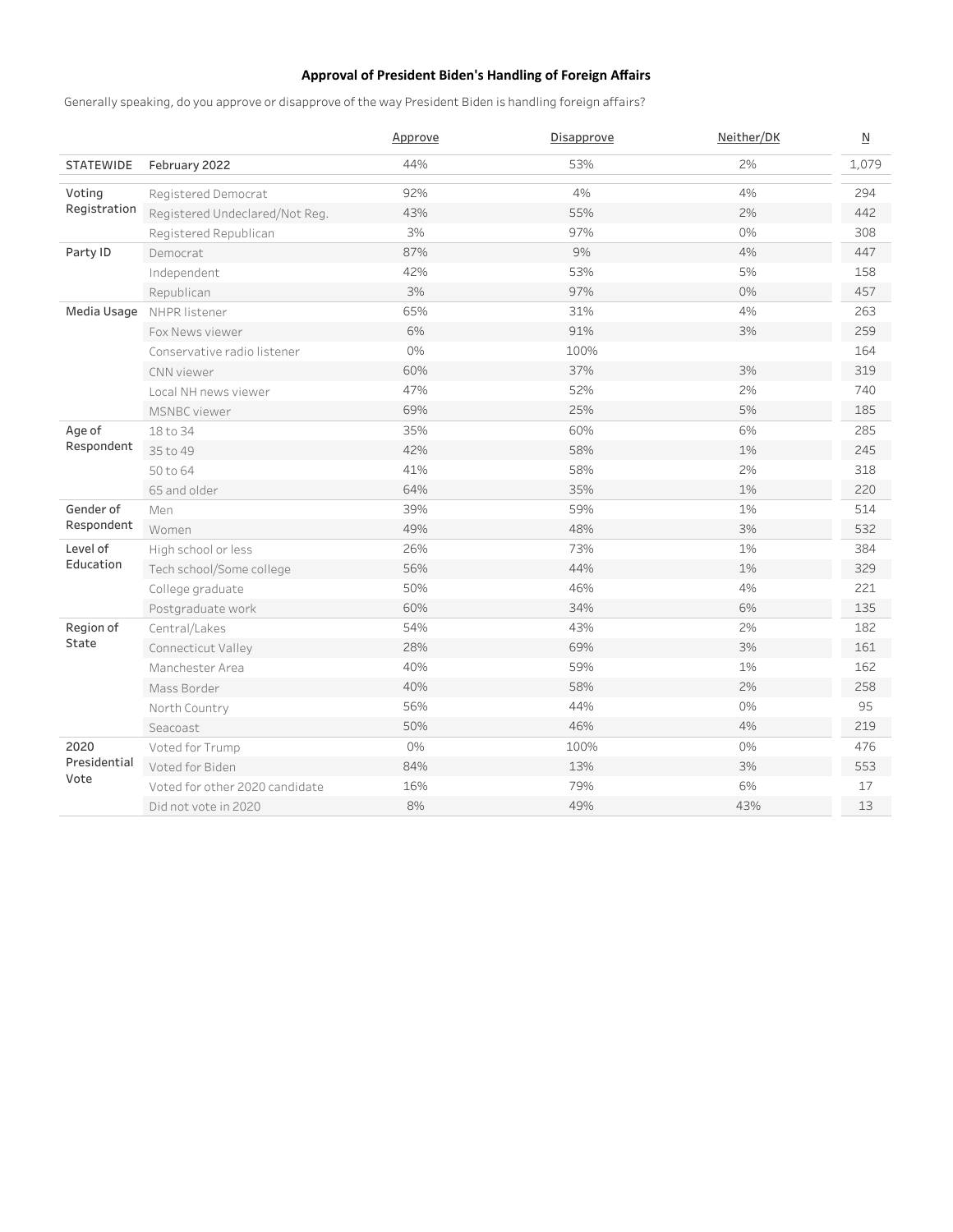# Approval of President Biden's Job Performance

Generally speaking, do you approve or disapprove of the way Joe Biden is handling his job as president?

|                      |                                | Approve | Disapprove | Neither/DK | $\underline{\mathsf{N}}$ |
|----------------------|--------------------------------|---------|------------|------------|--------------------------|
| <b>STATEWIDE</b>     | February 2022                  | 43%     | 55%        | 1%         | 1.081                    |
| Voting               | Registered Democrat            | 89%     | 10%        | 1%         | 295                      |
| Registration         | Registered Undeclared/Not Reg. | 42%     | 57%        | 2%         | 442                      |
|                      | Registered Republican          | 3%      | 97%        | 0%         | 308                      |
| Party ID             | Democrat                       | 89%     | 10%        | 1%         | 447                      |
|                      | Independent                    | 30%     | 65%        | 5%         | 158                      |
|                      | Republican                     | 3%      | 97%        | 0%         | 457                      |
| Media Usage          | NHPR listener                  | 59%     | 39%        | 2%         | 263                      |
|                      | Fox News viewer                | 6%      | 92%        | 2%         | 259                      |
|                      | Conservative radio listener    | 0%      | 100%       |            | 164                      |
|                      | CNN viewer                     | 59%     | 39%        | 2%         | 319                      |
|                      | Local NH news viewer           | 47%     | 52%        | 1%         | 741                      |
|                      | <b>MSNBC</b> viewer            | 69%     | 28%        | 3%         | 186                      |
| Age of<br>Respondent | 18 to 34                       | 31%     | 66%        | 3%         | 285                      |
|                      | 35 to 49                       | 42%     | 58%        | 0%         | 245                      |
|                      | 50 to 64                       | 41%     | 58%        | 1%         | 318                      |
|                      | 65 and older                   | 64%     | 36%        | 0%         | 220                      |
| Gender of            | Men                            | 40%     | 59%        | 1%         | 514                      |
| Respondent           | Women                          | 46%     | 52%        | 2%         | 533                      |
| Level of             | High school or less            | 26%     | 73%        | 1%         | 384                      |
| Education            | Tech school/Some college       | 50%     | 49%        | 0%         | 330                      |
|                      | College graduate               | 50%     | 48%        | 2%         | 222                      |
|                      | Postgraduate work              | 65%     | 32%        | 2%         | 135                      |
| Region of            | Central/Lakes                  | 56%     | 43%        | 1%         | 182                      |
| State                | Connecticut Valley             | 27%     | 70%        | 2%         | 161                      |
|                      | Manchester Area                | 41%     | 59%        | 0%         | 162                      |
|                      | Mass Border                    | 36%     | 61%        | 3%         | 258                      |
|                      | North Country                  | 57%     | 43%        |            | 95                       |
|                      | Seacoast                       | 48%     | 51%        | 0%         | 219                      |
| 2020                 | Voted for Trump                | 0%      | 100%       |            | 476                      |
| Presidential         | Voted for Biden                | 82%     | 17%        | 1%         | 554                      |
| Vote                 | Voted for other 2020 candidate | 21%     | 79%        |            | 17                       |
|                      | Did not vote in 2020           | 32%     | 28%        | 40%        | 13                       |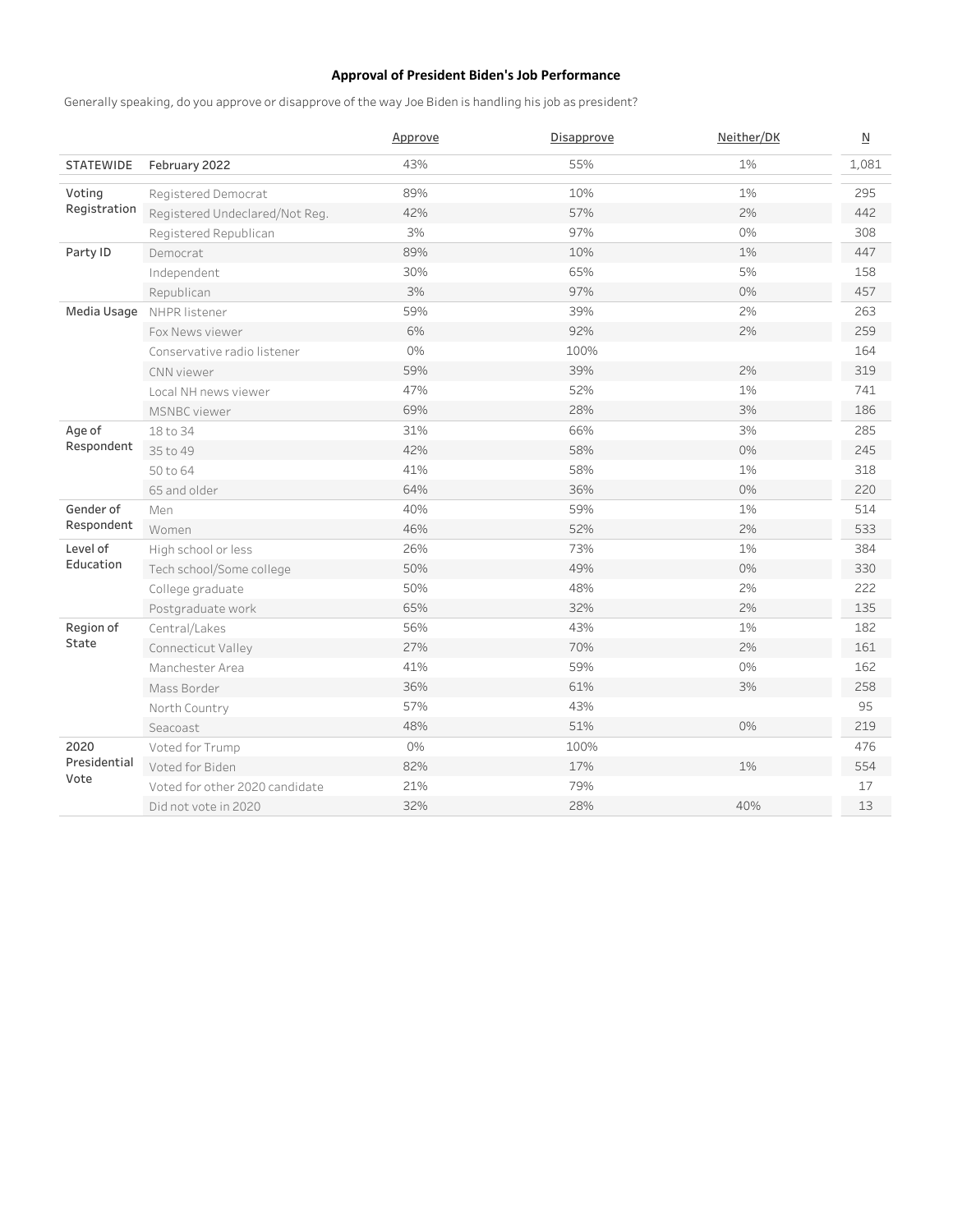# Approval of President Biden's Handling of the Economy

Generally speaking, do you approve or disapprove of the way President Biden is handling the economy?

|                      |                                | Approve | Disapprove | Neither/DK | $\underline{\mathsf{N}}$ |
|----------------------|--------------------------------|---------|------------|------------|--------------------------|
| <b>STATEWIDE</b>     | February 2022                  | 38%     | 57%        | 5%         | 1,079                    |
| Voting               | Registered Democrat            | 81%     | 11%        | 8%         | 295                      |
| Registration         | Registered Undeclared/Not Reg. | 36%     | 59%        | 5%         | 441                      |
|                      | Registered Republican          | 2%      | 97%        | 0%         | 308                      |
| Party ID             | Democrat                       | 78%     | 14%        | 9%         | 447                      |
|                      | Independent                    | 26%     | 66%        | 8%         | 157                      |
|                      | Republican                     | 3%      | 97%        | 0%         | 457                      |
| Media Usage          | NHPR listener                  | 55%     | 42%        | 3%         | 263                      |
|                      | Fox News viewer                | 4%      | 93%        | 3%         | 257                      |
|                      | Conservative radio listener    | 0%      | 100%       |            | 164                      |
|                      | CNN viewer                     | 55%     | 41%        | 4%         | 317                      |
|                      | Local NH news viewer           | 41%     | 54%        | 5%         | 739                      |
|                      | <b>MSNBC</b> viewer            | 67%     | 28%        | 4%         | 186                      |
| Age of<br>Respondent | 18 to 34                       | 20%     | 67%        | 13%        | 285                      |
|                      | 35 to 49                       | 39%     | 60%        | 1%         | 243                      |
|                      | 50 to 64                       | 36%     | 61%        | 2%         | 318                      |
|                      | 65 and older                   | 60%     | 37%        | 3%         | 220                      |
| Gender of            | Men                            | 37%     | 62%        | 2%         | 515                      |
| Respondent           | Women                          | 39%     | 53%        | 7%         | 532                      |
| Level of             | High school or less            | 26%     | 73%        | 1%         | 384                      |
| Education            | Tech school/Some college       | 37%     | 54%        | 9%         | 329                      |
|                      | College graduate               | 47%     | 47%        | 6%         | 220                      |
|                      | Postgraduate work              | 62%     | 35%        | 3%         | 135                      |
| Region of            | Central/Lakes                  | 46%     | 51%        | 4%         | 181                      |
| State                | Connecticut Valley             | 27%     | 71%        | 3%         | 161                      |
|                      | Manchester Area                | 38%     | 60%        | 2%         | 162                      |
|                      | Mass Border                    | 31%     | 61%        | 8%         | 258                      |
|                      | North Country                  | 57%     | 43%        | 0%         | 95                       |
|                      | Seacoast                       | 40%     | 52%        | 8%         | 219                      |
| 2020                 | Voted for Trump                | 0%      | 100%       | 0%         | 476                      |
| Presidential         | Voted for Biden                | 72%     | 20%        | 8%         | 553                      |
| Vote                 | Voted for other 2020 candidate | 18%     | 82%        |            | 16                       |
|                      | Did not vote in 2020           | 31%     | 29%        | 40%        | 13                       |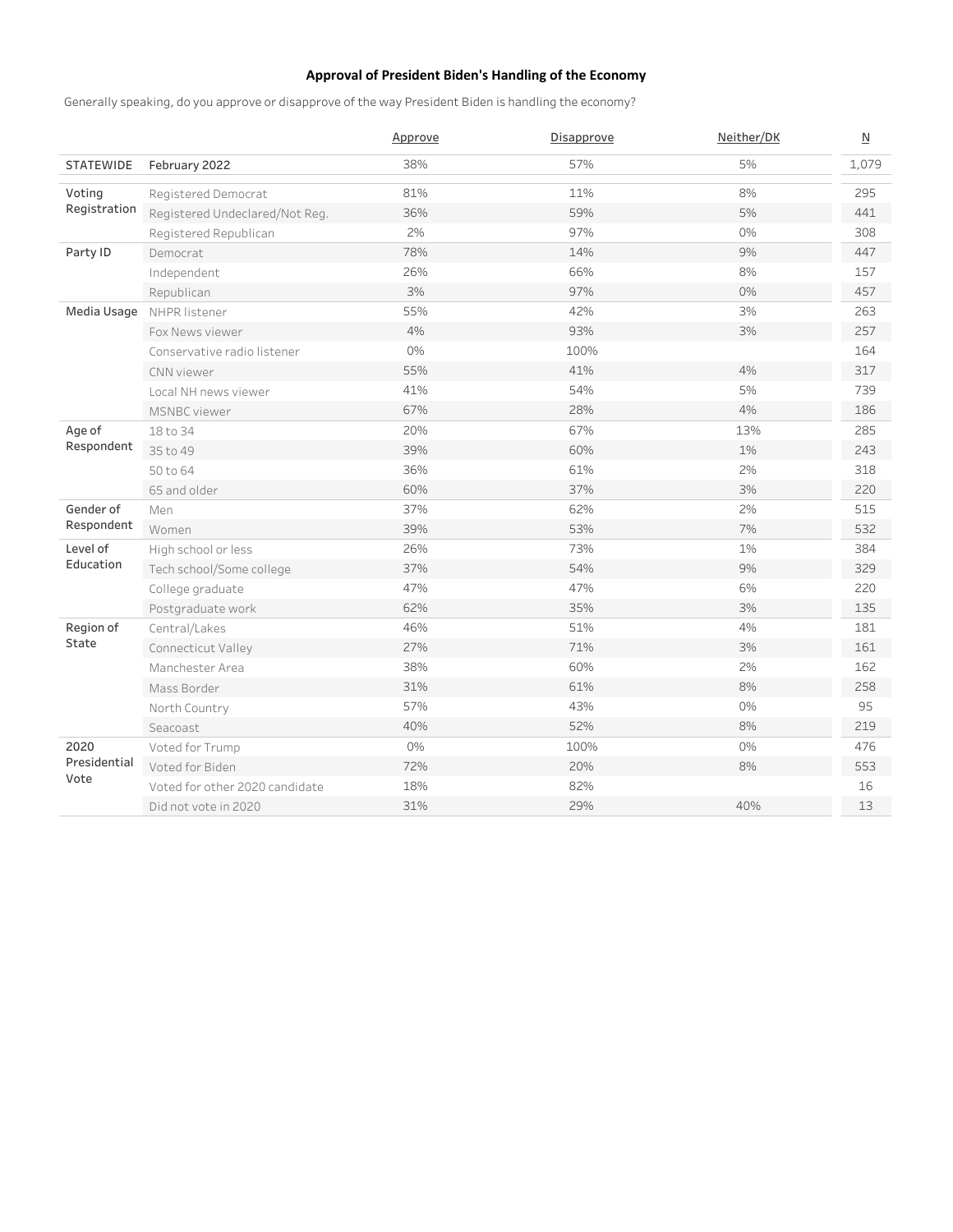# U.S. Heading in Right Direction or On Wrong Track

Do you think things in this country are generally going in the right direction or are they seriously off on the wrong track?

|                      |                                | Right direction | Wrong track | Don't know/Not sure | $\underline{\mathsf{N}}$ |
|----------------------|--------------------------------|-----------------|-------------|---------------------|--------------------------|
| <b>STATEWIDE</b>     | February 2022                  | 21%             | 64%         | 15%                 | 1,081                    |
| Voting               | Registered Democrat            | 44%             | 36%         | 20%                 | 295                      |
| Registration         | Registered Undeclared/Not Reg. | 20%             | 71%         | 10%                 | 442                      |
|                      | Registered Republican          | 1%              | 80%         | 19%                 | 308                      |
| Party ID             | Democrat                       | 44%             | 37%         | 19%                 | 447                      |
|                      | Independent                    | 10%             | 80%         | 10%                 | 158                      |
|                      | Republican                     | 2%              | 85%         | 13%                 | 457                      |
| Media Usage          | NHPR listener                  | 33%             | 53%         | 13%                 | 263                      |
|                      | Fox News viewer                | 3%              | 96%         | 1%                  | 259                      |
|                      | Conservative radio listener    | 0%              | 100%        |                     | 164                      |
|                      | CNN viewer                     | 33%             | 39%         | 28%                 | 319                      |
|                      | Local NH news viewer           | 26%             | 57%         | 18%                 | 741                      |
|                      | <b>MSNBC</b> viewer            | 39%             | 45%         | 17%                 | 186                      |
| Age of<br>Respondent | 18 to 34                       | 7%              | 61%         | 32%                 | 285                      |
|                      | 35 to 49                       | 17%             | 75%         | 7%                  | 245                      |
|                      | 50 to 64                       | 27%             | 67%         | 6%                  | 318                      |
|                      | 65 and older                   | 33%             | 52%         | 15%                 | 220                      |
| Gender of            | Men                            | 18%             | 74%         | 8%                  | 514                      |
| Respondent           | Women                          | 23%             | 54%         | 23%                 | 533                      |
| Level of             | High school or less            | 18%             | 64%         | 18%                 | 384                      |
| Education            | Tech school/Some college       | 19%             | 71%         | 11%                 | 330                      |
|                      | College graduate               | 24%             | 61%         | 16%                 | 221                      |
|                      | Postgraduate work              | 31%             | 51%         | 18%                 | 135                      |
| Region of            | Central/Lakes                  | 28%             | 58%         | 13%                 | 182                      |
| State                | Connecticut Valley             | 10%             | 85%         | 5%                  | 161                      |
|                      | Manchester Area                | 26%             | 68%         | 6%                  | 162                      |
|                      | Mass Border                    | 14%             | 51%         | 35%                 | 258                      |
|                      | North Country                  | 34%             | 55%         | 11%                 | 95                       |
|                      | Seacoast                       | 22%             | 68%         | 10%                 | 219                      |
| 2020                 | Voted for Trump                | 0%              | 88%         | 12%                 | 476                      |
| Presidential         | Voted for Biden                | 39%             | 42%         | 19%                 | 554                      |
| Vote                 | Voted for other 2020 candidate | 22%             | 77%         | 1%                  | 17                       |
|                      | Did not vote in 2020           | 2%              | 69%         | 29%                 | 13                       |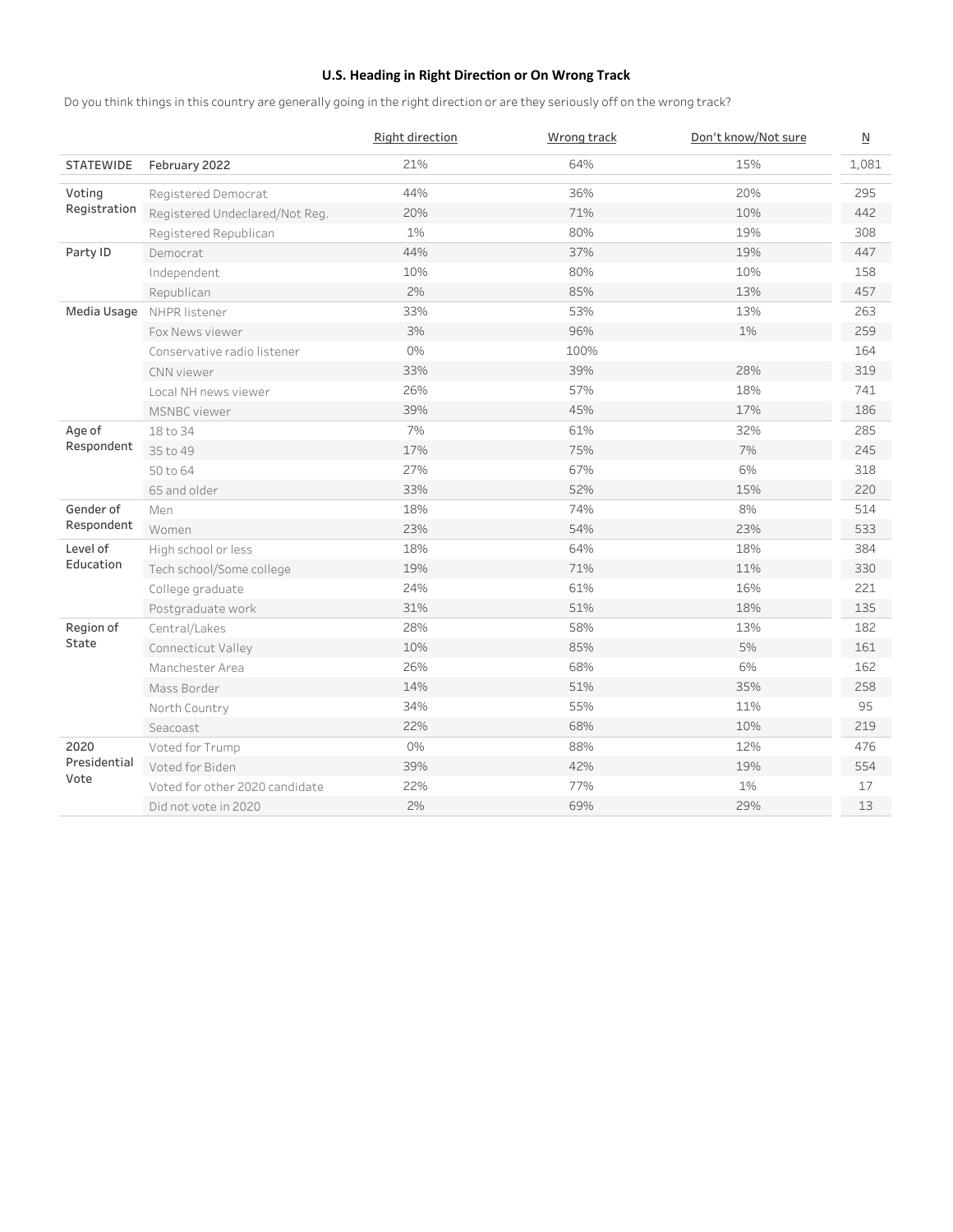# Should Biden Consider Only Black Women or All Possible Nominees

Which of the following comes closest to how you would like President Biden to handle the selection of his nominee for the Supreme Court?

|                      |                                | Consider all possible<br>nominees | Consider only nominees who<br>are Black women, as he has<br>pledged to do | Don't know/Not sure | N     |
|----------------------|--------------------------------|-----------------------------------|---------------------------------------------------------------------------|---------------------|-------|
| <b>STATEWIDE</b>     | February 2022                  | 60%                               | 28%                                                                       | 12%                 | 1,080 |
| Voting               | Registered Democrat            | 35%                               | 56%                                                                       | 9%                  | 295   |
| Registration         | Registered Undeclared/Not Reg. | 66%                               | 28%                                                                       | 6%                  | 442   |
|                      | Registered Republican          | 75%                               | 3%                                                                        | 22%                 | 308   |
| Party ID             | Democrat                       | 38%                               | 53%                                                                       | 9%                  | 447   |
|                      | Independent                    | 60%                               | 29%                                                                       | 11%                 | 158   |
|                      | Republican                     | 83%                               | 2%                                                                        | 15%                 | 457   |
| Media Usage          | NHPR listener                  | 50%                               | 50%                                                                       | 1%                  | 263   |
|                      | Fox News viewer                | 92%                               | 6%                                                                        | 2%                  | 259   |
|                      | Conservative radio listener    | 98%                               | 2%                                                                        |                     | 164   |
|                      | CNN viewer                     | 37%                               | 37%                                                                       | 26%                 | 319   |
|                      | Local NH news viewer           | 61%                               | 26%                                                                       | 13%                 | 740   |
|                      | MSNBC viewer                   | 45%                               | 52%                                                                       | 3%                  | 186   |
| Age of<br>Respondent | 18 to 34                       | 43%                               | 22%                                                                       | 35%                 | 285   |
|                      | 35 to 49                       | 65%                               | 32%                                                                       | 3%                  | 245   |
|                      | 50 to 64                       | 73%                               | 20%                                                                       | 6%                  | 318   |
|                      | 65 and older                   | 59%                               | 40%                                                                       | 1%                  | 220   |
| Gender of            | Men                            | 71%                               | 25%                                                                       | 4%                  | 515   |
| Respondent           | Women                          | 50%                               | 30%                                                                       | 20%                 | 532   |
| Level of             | High school or less            | 69%                               | 10%                                                                       | 21%                 | 384   |
| Education            | Tech school/Some college       | 54%                               | 32%                                                                       | 14%                 | 330   |
|                      | College graduate               | 61%                               | 38%                                                                       | 1%                  | 221   |
|                      | Postgraduate work              | 47%                               | 51%                                                                       | 2%                  | 135   |
| Region of            | Central/Lakes                  | 60%                               | 35%                                                                       | 4%                  | 182   |
| State                | Connecticut Valley             | 73%                               | 26%                                                                       | 1%                  | 161   |
|                      | Manchester Area                | 75%                               | 23%                                                                       | 2%                  | 162   |
|                      | Mass Border                    | 46%                               | 20%                                                                       | 34%                 | 258   |
|                      | North Country                  | 55%                               | 35%                                                                       | 11%                 | 95    |
|                      | Seacoast                       | 59%                               | 32%                                                                       | 9%                  | 219   |
| 2020                 | Voted for Trump                | 84%                               | 2%                                                                        | 14%                 | 476   |
| Presidential         | Voted for Biden                | 39%                               | 51%                                                                       | 9%                  | 554   |
| Vote                 | Voted for other 2020 candidate | 99%                               | 1%                                                                        | 0%                  | 17    |
|                      | Did not vote in 2020           | 58%                               | 2%                                                                        | 40%                 | 13    |